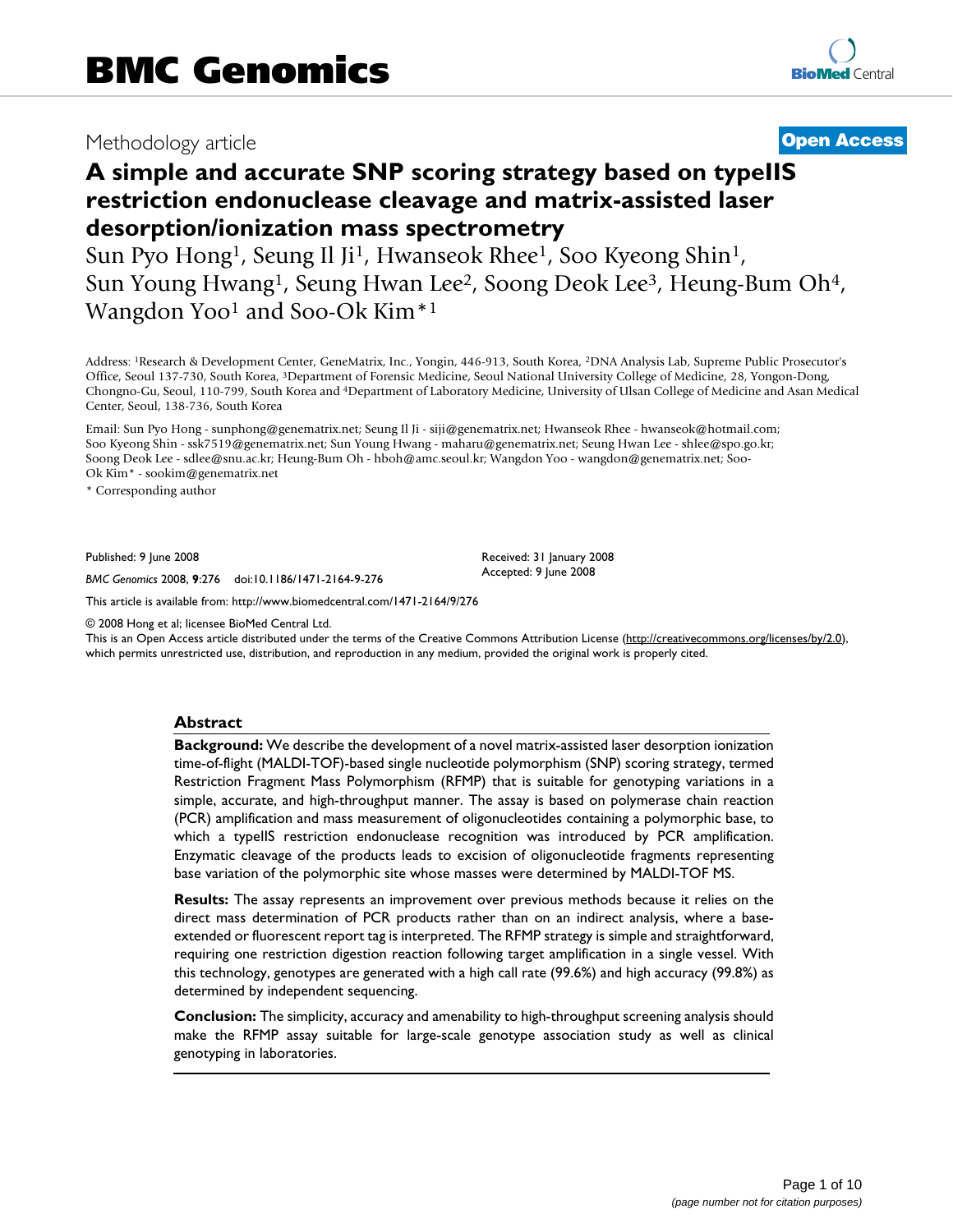# **Background**

Genetic differences contributed to phenotypic diversity of humans or pathogens, including variation in disease susceptibility and drug response. The genotypic analysis to identify the polymorphisms that differentiate one individual or strain from another has become increasingly important as a prognostic measure of disease courses and to enable choice of more efficacious therapeutic or preventive options based on individual genetic makeup. Due to the complexity of many common, chronic diseases and quantitative traits and the confounding effects of disease heterogeneity, gene-gene interaction, and gene-environment interaction, a large number of the polymorphisms must be surveyed in numerous individuals. These progresses highlight the need for rapid, accurate, and efficient methods that permit high throughput genotyping.

The most commonly used methods for genotype readout are based either on fluorescence or mass spectrometry (MS). Fluorescence readout is quite sensitive but often relies on secondary reporter systems for detection [1,2]. In contrast, MS readout has the advantage of directly detecting fragments containing the original DNA sequence information and thereby potentially reduces false positive and false negative results [3]. Even though MS did not contribute to the human genome-sequencing project, it has become an essential tool in both protein and DNA analyses in the past decade, as well as the key technology in the emerging fields of proteomics and functional genomics [4]. Developed in the late 1980s, MALDI-TOF provided fast and accurate measurements of the molecular masses of short DNA sequences [5,6]. The ability to measure directly the mass-to-charge (m/z) ratio of biomolecules with high accuracy made a wide range of bioanalytical applications available to MS analysis [7-9]. Because of its speed, accuracy, and sensitivity, MALDI-TOF MS has become a powerful tool for the efficient sequencing of short DNA fragments as well as genotyping of single nucleotide polymorphisms (SNPs) [10-16]. In addition, the strength of MS lies in the fact that it uses an intrinsic property of molecules, their masses. MS directly assesses the nature of the PCR products, whereas other technologies only indirectly measure PCR products, either through hybridization or by sequencing reactions, which use PCR products as templates. Procedures have been widely used that use PCR products as templates to which oligonucleotide primers are hybridized, base-extended and then analyzed by mass spectrometry. These assays can be useful, but they fail to employ one of key advantages of mass spectrometry that the analysis of PCR products can be direct. Genotyping by creating or abolishing recognition sites for restriction enzymes, similar to conventional restriction fragment length polymorphism (RFLP) analysis, has been used in combination with MALDI mass spectrometric detection [17]. Either naturally occurring restriction sites were used or base changes were incorporated in one of the PCR primers to give a recognition site with one of the alleles of the polymorphic site. However, only a small number of polymorphisms will alter known restriction sites, and the design of amplification primers to create restriction sites in connection with one allele is not straightforward in most cases, reducing the usefulness of this approach to very special circumstances.

Here, we describe the development of a novel MALDI-TOF MS-based SNP scoring strategy, termed RFMP, that is suitable for genotyping SNPs in a simple, efficient, and high-throughput manner. The assay is based on PCR amplification and mass measurement of oligonucleotides containing a polymorphic base, to which a typeIIS restriction endonuclease recognition was introduced by PCR amplification. We demonstrated fast, reliable genotyping of five SNP markers in methylenetetrahydrofolate reductase (*MTHFR*) gene, known to be associated with hyperhomocysteinemia and cardiovascular diseases, using RFMP assay and also assessed the potential for application to determination of allele frequencies in DNA pools.

## **Results and Discussion** *RFMP strategy for SNP scoring*

The RFMP assay is based on mass spectrometric analysis of small DNA fragments containing site of polymorphism, as illustrated in Fig. 1. The first step requires PCR amplification using primers flanking the altered bases. The forward primer was designed to introduce a *Fok*I site (an isoschizomer of *Bst*F5I) in the amplified product by substituting the restriction recognition sequence GGATG for the ninth base upstream of the polymorphic nucleotide. The backward primer was designed to make the resulting amplicon as short as possible while both primers' Tm values matched with each other for better PCR yield. This short inserted sequence in general is not expected to base pair to the template strand, but rather loops out when the primer is bound to the template. When the complementary strands are copied the inserted sequences are incorporated into the product. Both *Fok*I and *Bst*F5I are typeIIS restriction enzymes that cleave DNA outside the recognition sequence. The *Fok*I enzyme cleaves DNA 9 bases 3' to the recognition site on one strand and 13 bases from the recognition site on the other strand, leaving a four base overhang protruding 5' end. *Bst*F5I cleaves DNA 2 bases 3' to the recognition site on one strand and immediately 3' to the recognition site on the opposite strand, leaving a two base overhang. Thus digestion of the resulting amplification product with *Fok*I followed by *Bst*F5I should result in excision of a 7-mer fragment and a 13-mer fragment. As summarized in Table 1, the 7-mer fragments contain the polymorphic base at the last base of 3'-terminal, and the 13-mer fragments contain the base complementary for the varied site and neighboring four bases.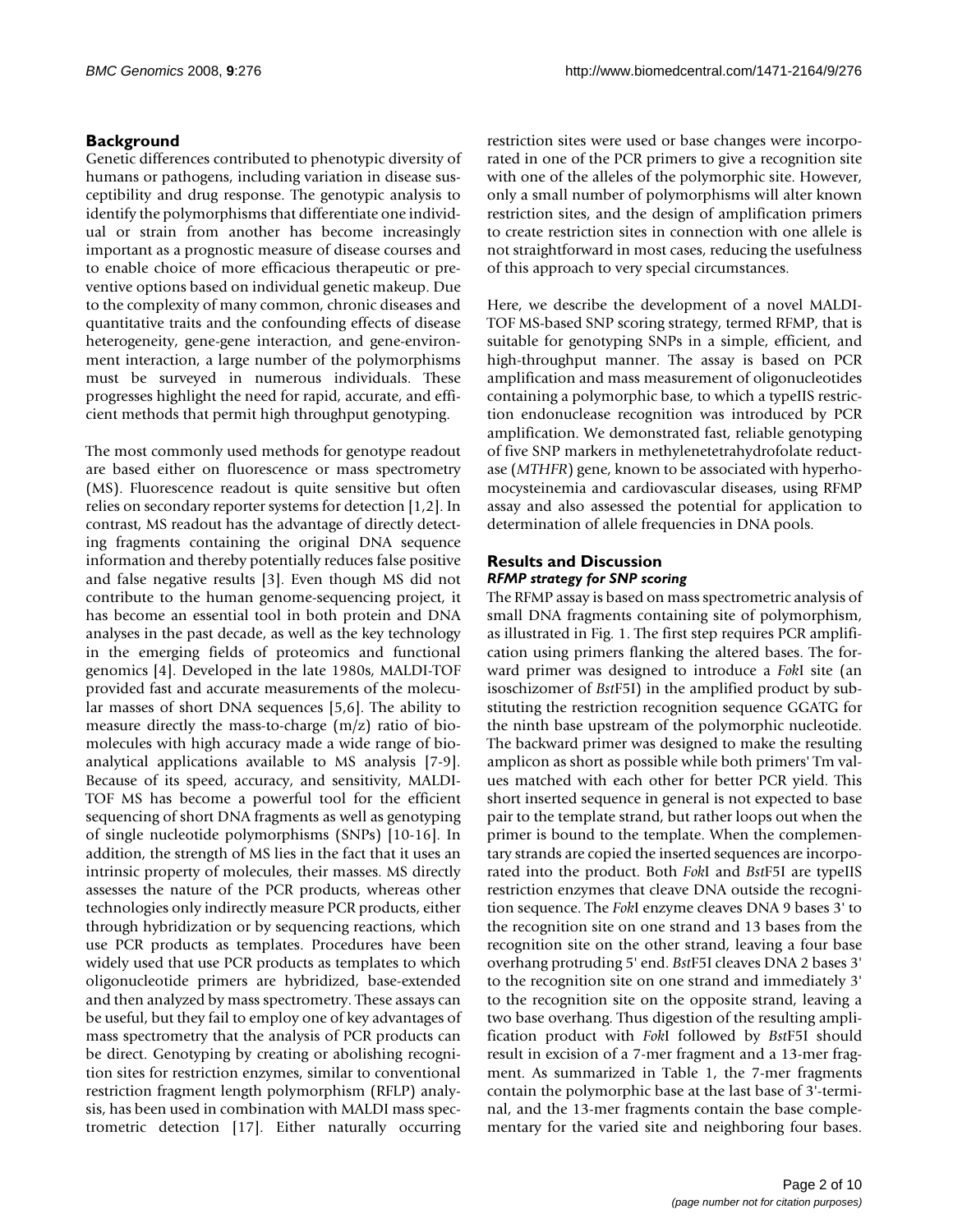| <b>SNPs</b> tested<br>Variation |     | Sequence of Primer (5'-3')         | Polarity  |  |
|---------------------------------|-----|------------------------------------|-----------|--|
| rs1801133                       | CТ  | AGCACTTGAAGGAGAAGGTGTggatgTGCGGGAG | Sense     |  |
|                                 |     | GCCTCAAAGAAAAGCTGCGTGATG           | Antisnese |  |
| rs2066462                       | CТ  | ACCCAGGCGTCCCCTACCCTGggatgGCTCTCAG | Sense     |  |
|                                 |     | GACGTACATCTTCCTCTCGGCGCT           | Antisnese |  |
| rs1994798                       | CТ  | GTGAGGGCCTGCAGACCTTCCggatgTGCAAATA | Sense     |  |
|                                 |     | <b>TTCTGCCCTCCCGCTCCCAAGAAC</b>    | Antisnese |  |
| rs2066470                       | CТ  | TTCGAGATGTTCCACCCCGGGggatgCTGGACCC | Sense     |  |
|                                 |     | <b>CTCATCTTCTCCCGGAGTCTCTCA</b>    | Antisnese |  |
| rs1801131                       | AC. | AGATGTGGGGGGAGGAGCTGAggatgCAGTGAAG | Sense     |  |
|                                 |     | GTAAAGAACAAAGACTTCAAAGAC           | Antisnese |  |

**Table 1: Primers used for RFMP genotyping assay**

A five-nucleotide sequence (ggatg) embedded in the forward primer to introduce a FokI site in amplicon is indicated by small letters.

These fragments are then analyzed by mass spectrometry to determine the base identity at the polymorphic site. Inclusion of primer non-encoded 4 nucleotides in addition to the polymorphic site within the 13-mer allows estimation for specific PCR amplification, leading to improved precision in assay interpretation. From the observation that reduction of inserted loop length generally improves assay performance, it is desirable to design the modified primer so that inserted nucleotides are minimized by omitting the redundant sequence if the natural sequence adjacent to the polymorphic site, either 5'-side or the 3'-side, already contains a partial sequence for the restriction endonuclease recognition. The optimal range in the nucleotide length of 5'-arm and 3'-arm sequence across the inserted loop in the engineered primer were found within 16 to 19 and 6 to 8 bases, respectively. Optimal gap for the inserted loop is found to be one base and Tm of the primer pair is desirable to be higher than 65 °C. Software for designing the engineered primer and Tmmatched backward primer was developed to integrate the above mentioned empirical measures [see Additional file 1]. The embedding of sequence recognized by two typeIIS restriction enzymes in one primer allows cleavage occurs on both sides of the polymorphic site, releasing fragments that falls in the range to be efficiently analyzed via mass spectrometry without resort to modification of the opposite primer, and universal flexibility in selection of target SNP sites, independently of flanking sequences.

RFMP assay established in this study exploits differences in the molecular masses of oligonucleotides comprising the nucleotide variations. The assay is based on amplification and mass detection of oligonucleotides excised from typeIIS enzyme digestion using MALDI-TOF MS. Enzymatic cleavage of the products leads to excision of oligonucleotide fragments representing base variation of the polymorphic site whose mass was determined by MALDI-TOF MS. This genotyping assay represents an improvement over previous methods because it relies on the direct mass determination of PCR products rather than on an

indirect analysis, where a fluorescent or radioactive report tag is interpreted. Further, both DNA strands can be analyzed in parallel, and the specific target amplification can be validated simultaneously with mass analysis, providing a level of internal confirmation not achievable by other methods. The use of a typeIIS restriction enzyme makes this assay independent of the fortuitous occurrence of restriction sites, because these enzymes have cleavage sites distal to their recognition sites. Recognition sites are incorporated into the amplification primers, and short fragments that contain the polymorphisms can be generated for mass spectrometric analysis. The RFMP strategy is simple and straightforward, requiring one restriction digestion reaction following target amplification in a single vessel.

## *Assay performance and validation*

Mass spectra were acquired on a linear MALDI-TOF MS (Biflex IV; Bruker Daltonics) workstation equipped with a 337 nm nitrogen laser and a nominal ion flight path length of 1.25 m as previously described with slight modification [15]. The samples were analyzed in a negative ion mode by using a total acceleration voltage of 20 kV with an 18.25-kV extraction voltage, laser attenuation of 55 and delayed extraction of long time delay. Typically, timeof-flight data from 10 individual laser pulses were recorded and averaged on a transient digitizer with time base of 2 ns and delay of 24000 ns, after which the averaged spectra were automatically converted to mass by accompanying data processing software (Bruker Daltonics Tof 1.6 m). With such settings, the instrument usually provides mass accuracy of 40–80 ppm, mass resolving power of 1500–2000 and sensitivity of 10–50 fmol in the 2–6 kDa mass ranges for oligonucleotides.

192 samples were genotyped for 5 SNPs in *MTHFR* gene by RFMP method (Table 2). We successfully called 956 genotypes (99.6%) with an average SNR of 27 for allelespecific signal to non-allele signal (see Figure 2 for representative spectra). Failures were all related with desalting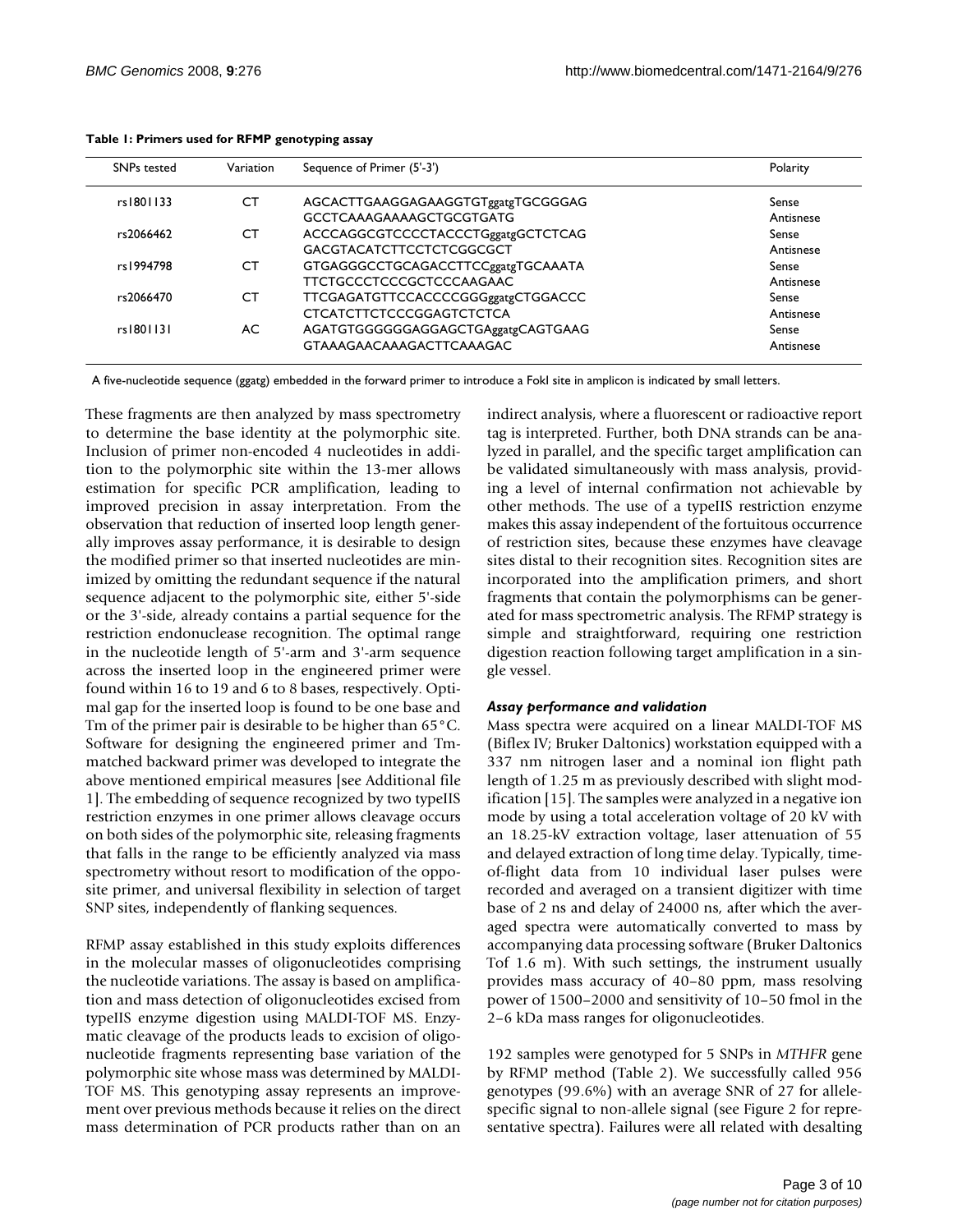

## **Figure 1**

**Schematic summary of the RFMP genotyping strategy**. PCR was done with primers designed to introduce a typeIIS restriction endonuclease recognition sequence (*Fok*I = *Bst*F5I; GGATG) 9 bases ahead of the polymorphism site. The enzymatic cleavage of the products leads to excision of two oligonucleotide fragments (7 mer and 13 mer) containing the variation site, and then masses of the resulting oligonucleotide fragments were examined by MALDI-TOF MS. Cleavage sites of *Fok*I and *BstF*5I, an isoschizomer for *Fok*I, are indicated by filled and blank triangles, respectively, and restriction endonuclease recognition site and primers by shaded bar and shaded arrows, respectively. One-base gap replaced by the artificial sequences and potential SNP site are denoted by blank space and a bold italic letter, respectively.

step of restriction enzyme reaction mixtures (0.2%) and spectrum acquisition in MALDI-TOF MS (0.2%). DNA purification, PCR, and restriction enzyme digestion were without failures (Table 3). Accuracy was determined through independent sequencing. Forward and reverse Sanger sequencing were performed and conservative reads were made manually with the identity of the forward and reverse loci blinded at the time of sequence interpretation. Accuracy of Sanger sequencing was measured by comparing reads for which the sequence of both strands existed. 950 of 960 sequence pairs were identical, for an accuracy of 98.9%. Thus the 950 agreeing sequencing pairs were compared to the RFMP genotyping set, giving rise to a

concordance rate of 99.8% between both methods (Table 3). The five markers were also genotyped on the identical set of 192 samples by the Snapshot primer extension assay. The assay indicated a concordance rate of 99.5% (945/950) with Sanger sequencing (Table 4). Both the Snapshot and RFMP methods were found to be accurate, robust and required little optimization. Compared for ease of use and throughput considerations, the RFMP assay required less labor for reaction preparations and more advantageous in serial throughput capacity than the Snapshot method (about 8-fold) (Table 4). Time spent on target amplification and post-PCR reactions (single base extension or restriction digestion) was similar, serial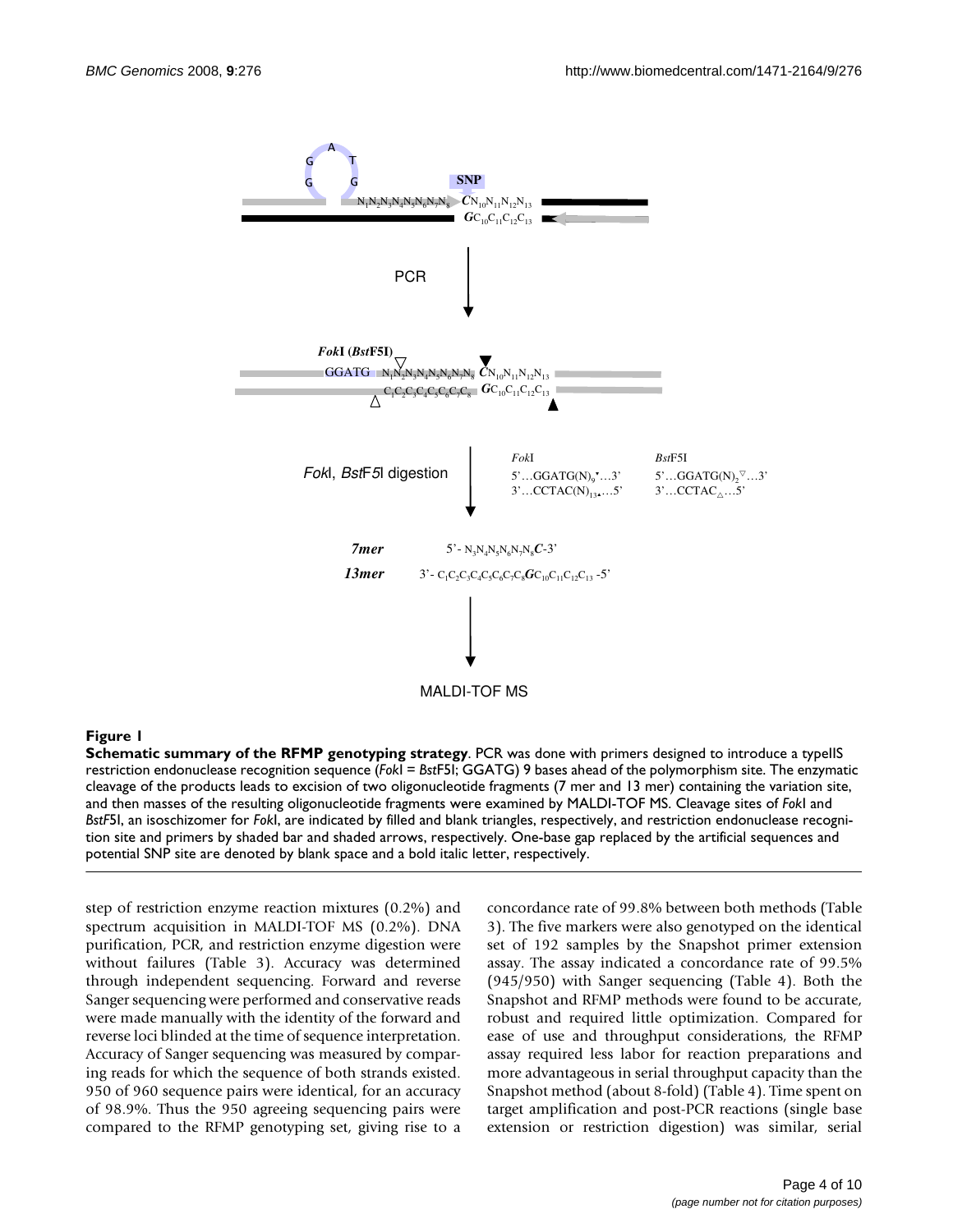throughput was largely dependent on capillary electrophoresis or MS. RFMP produced 18,336 read-outs in a day by automatic data acquisition mode in MS setting while Snapshot called 2,256 genotypes. In terms of cost-effectiveness, we estimated the direct cost per test (reagents and consumables) of the RFMP assay to be about \$2 per individual SNP reaction including PCR, restriction digestion, desalting and the running cost including amortization of MS platform (Table 4). The capital equipment costs for the Biflex IV in our laboratory that are estimated to be \$50,000 including annual amortization and maintenance are similar to that of automatic sequencer with a 96-capillary system. Though the cost of genotyping per reaction is high dependent on the ability to multiplex reactions and miniaturization of reaction scale, the RFMP assay was estimated to be lower than the Snapshot assay in our hands since slightly higher amortization of MALDI-TOF MS compared to automatic sequencer is quickly offset by its cheaper running cost.

The presence of metal cations produces salt adducts, leading to reduced resolving power and low sensitivity. Various desalting procedures have been established for DNA analyses by MALDI-TOF MS (18–20). We used C18 reverse phase micro-column chromatography as an effective and inexpensive means for desalting oligonucleotides with since it was recyclable by repeated washing with isopropanol up to ten times without remarkable loss of efficiency. We have used fructose as matrix additive for less dependency of the quality of mass spectra on laser power for better ion abundance without compromising mass resolving power as previously described [21,22]. Furthermore, chip-based dispensing on hydrophilic anchors or re-crystallization on matrix-prespotted anchorchip plates allowed robust and controlled, high-density formation of small single crystals.

| Table 3: Performance metrics of RFMP genotyping assay |  |  |  |  |
|-------------------------------------------------------|--|--|--|--|
|-------------------------------------------------------|--|--|--|--|

| Measured parameter                                  | Result         |  |  |
|-----------------------------------------------------|----------------|--|--|
| Reactions <sup>a</sup>                              | 960            |  |  |
| Call rate $(\%)^b$                                  | 956/960 (99.6) |  |  |
| Failures attributable to                            |                |  |  |
| DNA purification                                    | 0              |  |  |
| <b>PCR</b>                                          | 0              |  |  |
| Restriction digestion                               | 0              |  |  |
| Desalting                                           | $\mathcal{P}$  |  |  |
| MAI DI-TOF MS                                       | $\mathcal{P}$  |  |  |
| Average SNRb                                        | 27             |  |  |
| Repeatability $(\%)^c$                              | 575/576 (99.8) |  |  |
| Concordance with Sanger Sequencing (%) <sup>d</sup> | 948/950 (99.8) |  |  |

a, total reactions involved determination of the 5 SNP markers in *MTHFR* gene in 192 subjects.

b, average of the ratio of maximum allele signal to maximum nonallele signal of the 5 SNP markers.

c, assessment was based on a new bundle of reactions corresponding to triplicate analysis of 2 SNPs in 96 samples.

d, the comparison includes 4 reactions that failed in the first

experimental set-up and were repeated for the attributable steps.

#### *Allele frequency determination and haplotype analysis*

To test for a relationship between estimated frequencies in pools and direct counts from individuals, ratios were calculated using the mean peak areas generated from multiple mass spectra and compared to the defined pooling ratios. For the markers rs1801133 and rs2066462, we tested if there was a linear relationship between estimated and real allele frequencies. By analysis of artificial pools representing one allele in the frequency range from 0.05 to 0.95 a linear relation of estimated allele frequencies to the expected ratios was observed with the 13 mer fragment (rs1801133:  $R^2$  = 0.984, slope = 1.033, p = 0.755; rs2066462:  $R^2$  = 0.965, slope = 1.011, p = 0.650). Using the pooling strategy a minor allele with a frequency as low as 0.05 in the pool could be accurately detected for both markers. We have not observed that the significant difference obtained in dynamic range depends on which spec-

| Table 2: Expected masses of oligonucleotides resulting from restriction enzyme cleavage of PCR products for scoring 5 SNPs in |  |
|-------------------------------------------------------------------------------------------------------------------------------|--|
| <b>MTHFR gene by RFMP method</b>                                                                                              |  |

| <b>SNPs</b> | Variation | Seuences of restriction fragments <sup>a</sup> |                       | Expected mass (Da) |        |
|-------------|-----------|------------------------------------------------|-----------------------|--------------------|--------|
|             |           | 7 mer                                          | 13 mer                | 7 mer              | 13 mer |
| rs1801133   | C         | CGGGAGc                                        | <b>ATCGgCTCCCGCA</b>  | 2226.4             | 3975.6 |
|             | ᠇         | CGGGAGt                                        | <b>ATCGaCTCCCCGCA</b> | 2241.4             | 3959.6 |
| rs2066462   | C         | <b>TCTCAGc</b>                                 | <b>GGGCgCTGAGAGC</b>  | 2136.4             | 4120.6 |
|             |           | <b>TCTCAGt</b>                                 | GGGCaCTGAGAGC         | 2151.4             | 4104.6 |
| rs1994798   | C         | <b>CAAATAc</b>                                 | AGATgTATTTGCA         | 2153.4             | 4068.6 |
|             |           | <b>CAAATAt</b>                                 | <b>AGATaTATTTGCA</b>  | 2168.4             | 4052.6 |
| rs2066470   | C         | <b>GGACCCc</b>                                 | <b>GCTCgGGGTCCAG</b>  | 2146.4             | 4071.6 |
|             | ᠇         | GGACCCt                                        | <b>GCTCaGGGTCCAG</b>  | 2161.4             | 4055.6 |
| rs1801131   | A         | <b>GTGAAGa</b>                                 | <b>ACTTtCTTCACTG</b>  | 2249.4             | 3955.6 |
|             | C         | <b>GTGAAGc</b>                                 | <b>ACTTgCTTCACTG</b>  | 2225.4             | 3980.6 |

a, the varied bases of the SNP position in oligonucleotide fragments were noted by small letters.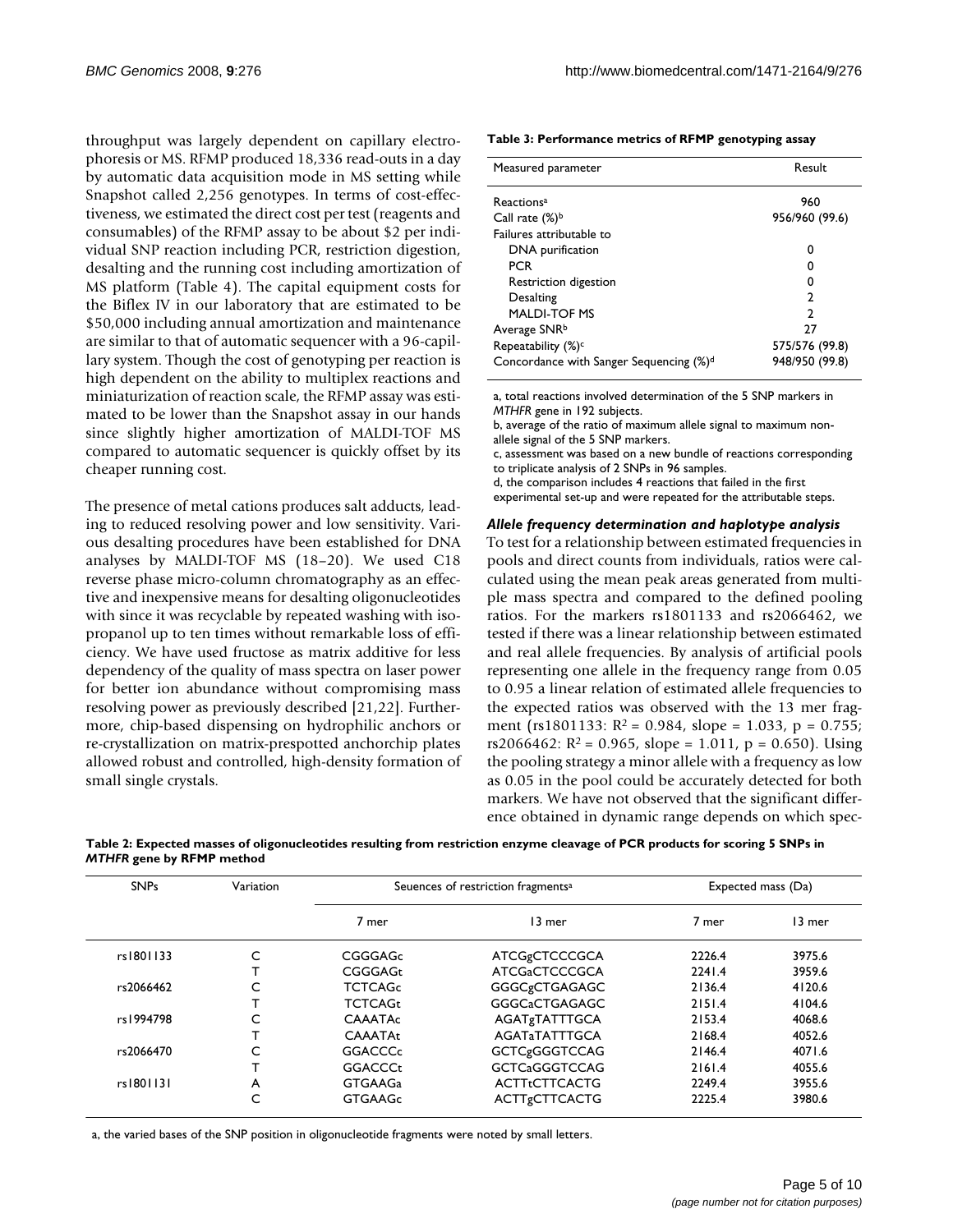|                                | Snapshot                | <b>RFMP</b>                        |
|--------------------------------|-------------------------|------------------------------------|
| Assay chemistry                | Minisequencing          | Restriction endonuclease digestion |
| Analyte                        | Primer extended product | Enzyme-digested amplicon           |
|                                | (single strand-origin)  | (both strands-origin)              |
| Assay platfom                  | Automatic sequencer     | <b>MALDI-TOF MS</b>                |
| Accuracy <sup>a</sup>          | 99.5%                   | 99.7%                              |
| Throughput/day                 | 2,256 <sup>b</sup>      | 18.336                             |
| Cost per reaction <sup>c</sup> | US\$2.50                | US\$2.00                           |

#### **Table 4: Comparison of RFMP with Snapshot assays for SNP scoring**

a, Concordance with Sanger sequencing

b, With a 96-capillary system

c, The estimations include reagents and consumables for PCR and post PCR reactions, and the running cost and amortization of each detection platform except labor charge.

tral band is chosen for quantitation between 2 restriction fragments, 7 mer and 13 mer. The 7 mers showed a lower limit of minor allele detection as low as 5%, and a dynamic range of 0.05 to 0.95 with R2 equal to a mean of 0.912 for both markers. Considering that 13 mer fragment has 4 additional bases adjacent to the polymorphism originated from target sequences while the 7 mer has only the polymorphic base, the result suggest better reflection of 13 mer fragment on real abundance due to the advanced target specificity.

Allele frequency estimation of five SNPs selected from public databases was made in pools generated from the Korean population (192 subjects), and compared with results from individual genotyping. The minor allele frequency by the annotation standards of dbSNP database for the particular marker ranged from 0.093 to 0.872 (Fig. 3). The mean of the absolute differences between corrected allele frequency estimates in corresponding pools and the expected frequencies was 0.014 (range from 0.005 to 0.028). To investigate the influence of the pool size on the accuracy and reproducibility of the approach we constructed three pools of different sizes from previously genotyped individuals. Comparing the corrected pool estimates allele frequencies deviated from real frequencies (0.468 for rs1801133) by 0.015, 0.013, and 0.014 in the pools of sizes 96, 144, and 192, respectively. The standard deviations for the corrected pool estimates were 0.018, 0.015, and 0.012. The results suggest that accurate allele frequencies can be determined independently from the number of individuals in the DNA pools tested. The use of MALDI-TOF to determine allele frequencies for pooled samples inevitably lead to limitation in accuracy and sensitivity, considering intrinsic nature of MALDI-TOF measuring relative ion abundance, which is largely influenced by unequal amplification and/or differential ionization efficiency relying on genotype sequences [23,24]. At the current level of precision, the greatest value of the pooling approach is likely to be its suitability as an initial screen to rapidly and cost-efficiently identify which SNPs should

undergo individual genotyping within the range of minor allele frequency higher than 0.05 as well as the quantity of DNA used overall. The method required 25 reactions (5 SNPs, and 5 PCR replicates) for initial association testing in contrast to 960 reactions made necessary by individualsample genotyping for 192 subjects. A follow-up by individual genotyping of selected SNPs showing evidence of association has two major benefits. First, it allows confirmation of the pooled estimates of frequency, and second, it permits the reconstruction of the haplotype showing linkage disequilibrium with the disease.

Hyperhomocysteinemia is caused by low intake of folate and other B vitamins and by genetic factors, including polymorphisms of genes encoding enzymes involved in homocysteine remethylation, such as *MTHFR*, methionine synthase, methionine synthase reductase, and variants of cystathionine synthase, which catalyzes the irreversible step of the transsulfuration pathway [25]. SNPs with documented metabolic and biological effects include *MTHFR* C677T, which is a strong determinant of plasma total homocysteine in individuals with impaired folate status [26]. The polymorphic *MTHFR* mutations (C677T and A1298C) have been suggested as a cause of cardiovascular disease, colorectal neoplasias, neural tube defects, and pregnancy complications, especially in homozygotes for C677T, but also in compound heterozygotes for C677T/A1298C [27,28]. The distribution of 677T and 1298C are known to be worldwide, but those frequencies in different populations vary extensively and the ethnic impact on the association with the clinical phenotypes remains controversial [29].

For analysis of a possible linkage among C677T (rs1801133), A1298C (rs1801131) and other polymorphisms (rs2066470, rs2066462, rs1994798), haplotypes of the five variations in Korean population ( $N = 192$ ) were built by employing a computational method (EM algorithm). The results showed that the population are composed of 8 haplotypes, and haplotype M1 and M2 were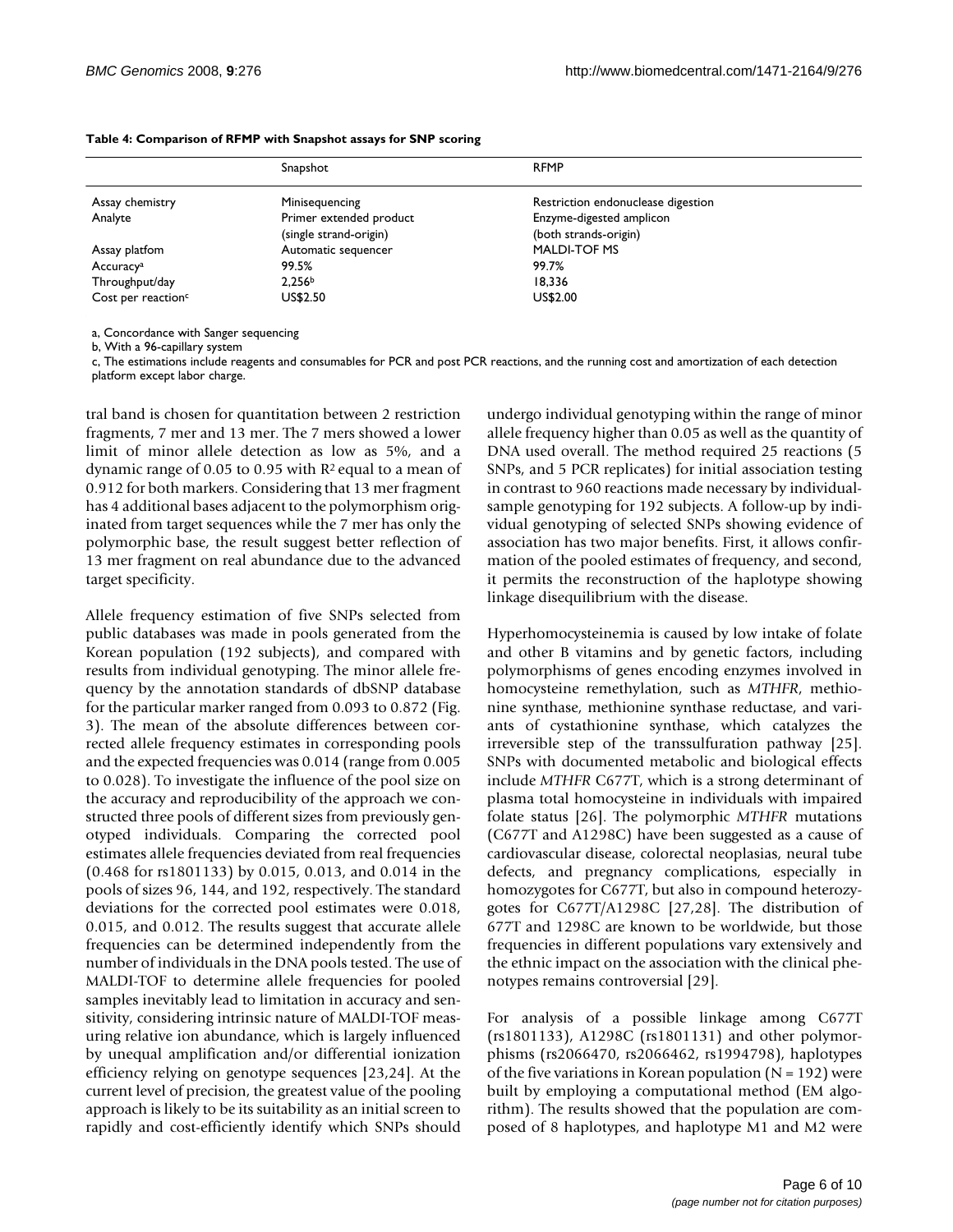

## Figure 2

**Representative MALDI-TOF MS spectra in individual samples**. Genotyping results for SNPs rs1801133; masses for a pair of 7 mer and 13 mer for C and T alleles were 2226.4/3975.6 and 2241.4/3959.6, respectivley and rs1801131; masses for a pair of 7 mer and 13 mer for A and C alleles were 2249.4/3955.6 and 2225.4/3980, respectivley. X- and y- axes represent relative ion abundance and mass to charge ratio, respectively.

the most prevalent, constituting 71.9% of the samples, which are 677T (rare allele) or 677C (common allele) with residual SNPs all common alleles (Table 5). Of interest, there was a strong association between the 677T allele in exon 4, 31T (common) in intron 6 (rs1994798) and 1298A (common allele) in exon 7. These data suggest that the *MTHFR* 677T alteration has occurred once on the 31T-1298A haplotype (93.7%) as previously described by Rosenberg *et al* [27]. It is also noted that 677T allele prefer common alleles in residual 4 loci as shown in haplotype M1, M6, and M8 though M6 and M8 have deviations in rs1994798 and rs2066462, respectivley, suggesting the existence of *MTHFR* 677T alteration on a founder haplotype that may have had a selective advantage. The presence of a high prevalence of the specific haplotypes within *MTHFR* gene suggests compounding effects of the SNPs in occurrence of complex diseases and might be worth further investigation for better predicting power in genotypephenotype association studies.

#### **Conclusion**

In conclusion, the RFMP assay for SNP scoring utilizing mass difference of oligonucleotides requires the simple steps of single PCR amplification and restriction enzyme digestion, and is amenable to high-throughput system. The assay represents an improvement over previous methods in reliance on the direct mass determination of PCR products rather than on an indirect analysis, where a baseextended or fluorescent report tag is interpreted, both DNA strands being analyzed in parallel, and the ensured specific target amplification simultaneously with mass analysis, providing an additional level of assay precision. Using RFMP assay, we demonstrated highly reliable genotyping of five SNP markers in *MTHFR* gene, known to be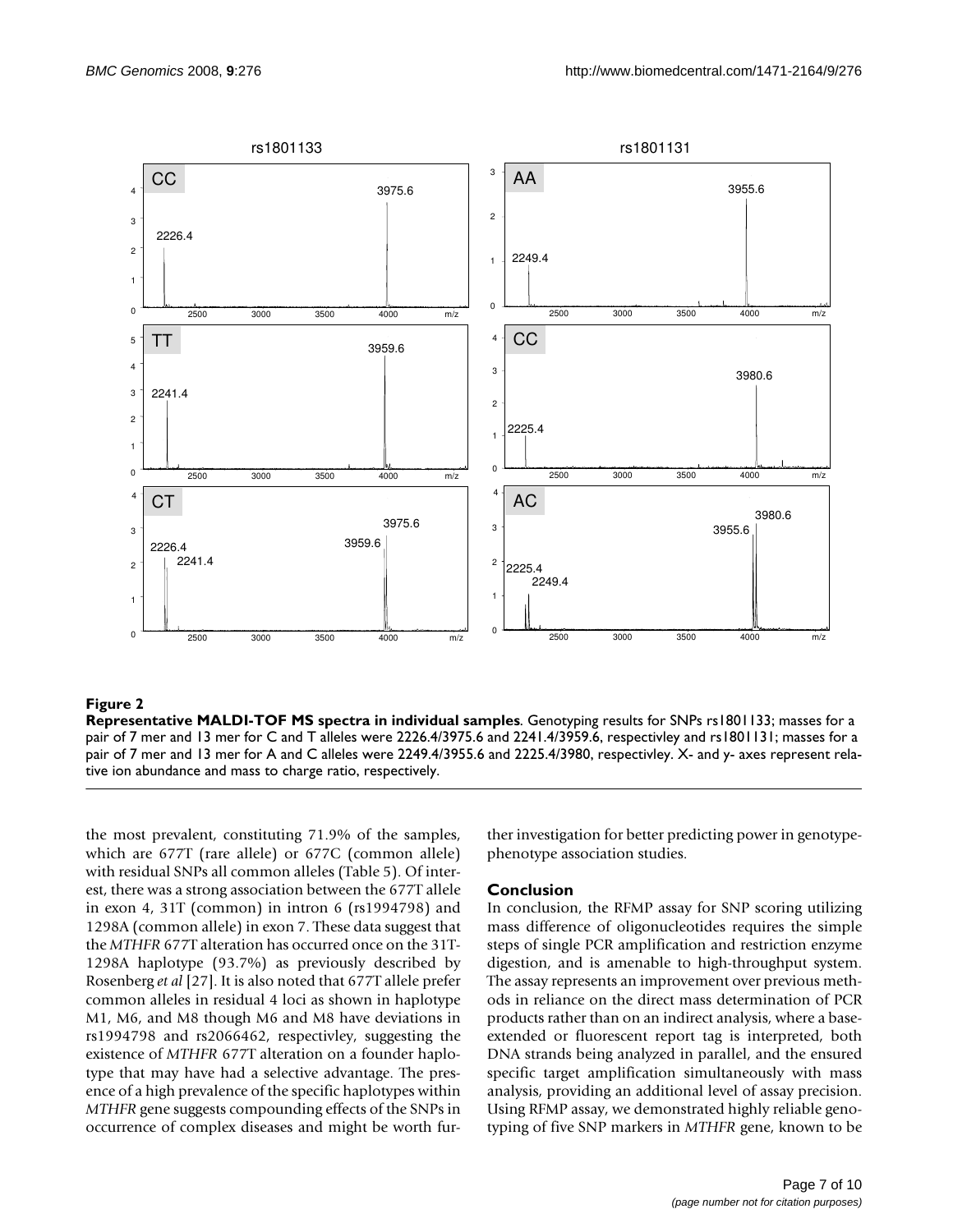associated with hyperhomocysteinemia and cardiovascular diseases, and also provided the potential for application to determination of allele frequencies in DNA pools as a means of efficiently screening SNPs and prioritizing them for further study. Therefore, we believe that the simplicity, accuracy and amenability to high-throughput screening analysis make the RFMP assay suitable for largescale genotype association study and a routine genotyping platform in clinical laboratories.

# **Methods**

# *SNP markers and primer design*

SNPs rs1801133, rs2066462, rs1994798, rs2066470, and rs1801131 (see Table 1) were selected from the NCBI dbSNP database [30] and their flanking sequences were retrieved from the UCSC genome browser [31]. Primers



# Figure 3

**Allele frequency measurements on pools for different polymorphisms**. Expected allele frequencies are obtained by individual genotyping. The frequencies calculated from pool data were corrected for unequal allelic representation using at least eight mass spectra of heterozygotes. The error bars represent the standard deviation.

were designed using proprietary software (PickCamp ver9, GeneMatrix) and synthesized by Bioneer Ltd. (Seoul, Korea). PickCamp software beta-version is available as Additional file 1 of this article.

# *PCR amplification*

Informed consent was obtained form all subjects and experimental protocol conformed to the ethical guidelines of the 1975 Declaration of Helsinki. 50 ng of the genomic DNA was used for the PCR reaction. PCR was performed in 18 μl reaction mixture containing 20 mM Tris-HCl (pH 8.4), 50 mM KCl, 0.2 mM of each dNTP, 10 pmol of each primer, and 0.4 units of Platinum® *Taq* DNA polymerase (Invitrogen, Carlsbad, CA). The amplification conditions included initial denaturation at 94°C for 2 min, 10 cycles of denaturation at 94°C for 15 sec, annealing at 50°C for 15 sec and extension at 72°C for 30 sec, followed by 35 cycles of denaturation at 94°C for 15 sec, annealing at 55°C for 15 sec, and extension at 72°C for 30 sec. The respective sequences of forward and reverse primers used in the PCR for each SNP site are summarized in Table 1. Sequences underlined in each primer were engineered to insert new *Fok*I site in amplicon as shown in Figure 1.

# *Restriction enzyme digestion, desalting and MALDI-TOF analysis*

Restriction enzyme digestion of PCR products was performed by mixing the PCR reaction mixture with 10 μl of buffer containing 50 mM potassium acetate, 20 mM Trisacetate, 10 mM magnesium acetate, 1 mM dithiothreitol, and 1 unit of each *Fok*I and *Bst*F5I at 37°C for 15 min. The resulting digest was purified by vacuum filtration through a 384-well sample preparation plate containing 5 mg of polymeric sorbent (Waters, Milford, MA) per well using Microlab 4200 robotic liquid handler (Hamilton, Reno, NV). Each well was equilibrated with 90 μl of 1 M triethylammoninumacetate (pH 7.6). Each cleavage reaction mixture was added to 70 μl of 1 M TEAA, pH 7.6 and loaded into a well. After rinsing 5 times with 85 μl of 0.1 M TEAA pH 7.0, the plate was reassembled on a vacuum

**Table 5: Haplotype frequencies inferred from genotype results of 192 Korean subjects determined by RFMP assay**

| Haplotype      | rs2066470 CT<br>(0.188) | rs1801133 CT<br>(0.468) | rs2066462 CT<br>(0.062) | rs1994798 CT<br>(0.872) | rs1801131 AC<br>(0.093) |     | Counts Frequency (%) |
|----------------|-------------------------|-------------------------|-------------------------|-------------------------|-------------------------|-----|----------------------|
| MI             |                         |                         |                         |                         | A                       | 144 | 0.375                |
| M <sub>2</sub> |                         |                         |                         |                         | A                       | 132 | 0.344                |
| M3             |                         |                         |                         |                         |                         | 48  | 0.125                |
| M <sub>4</sub> |                         |                         |                         |                         |                         | 28  | 0.073                |
| M <sub>5</sub> |                         |                         |                         |                         |                         | 4   | 0.036                |
| M6             |                         |                         |                         |                         | A                       | 10  | 0.026                |
| M7             |                         |                         |                         |                         |                         | 4   | 0.010                |
| M8             |                         |                         |                         |                         | A                       | 4   | 0.010                |
| Total          |                         |                         |                         |                         |                         | 384 | 1.000                |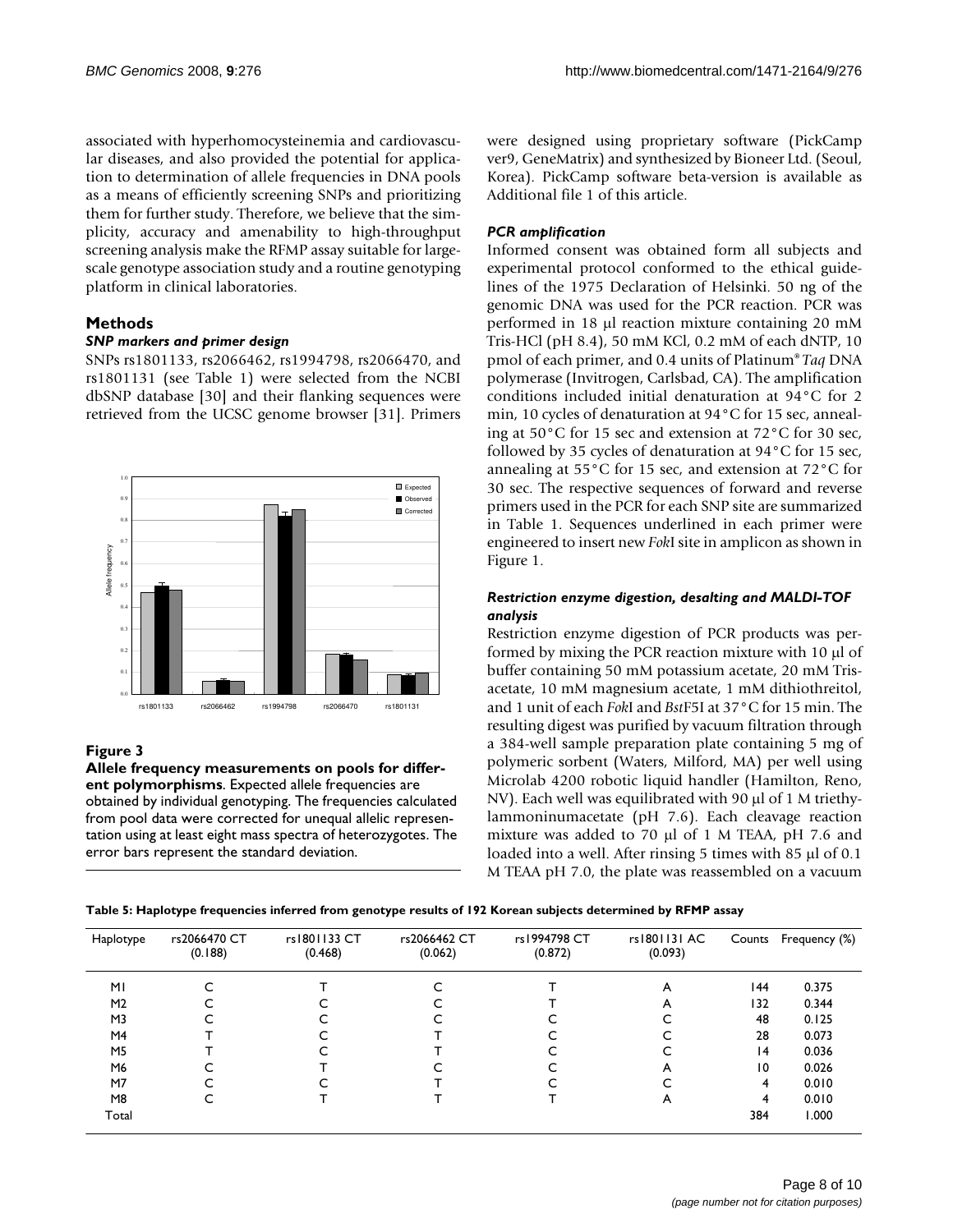manifold and eluted with 60 μl of 60% aqueous isopropanol into a collection plate, which was placed on a heating block at 115°C for 90 min. The desalted reaction mixtures were resuspended with matrix solution containing 50 mg/ ml 3-hydroxy picolinic acid, 0.05 M ammonium citrate, 5 mg/ml of fructose, and 30% acetonitrile, and were spotted in 3 μl volumes on a polished anchorchip plate (Bruker Daltonics, Billerica, MA) using Microlab 4200 robotics or resuspended with distilled water and dotted in 2 μl to prespotted anchorchip plate which had only matrix crystallized in advance. Mass spectra were acquired on a linear MALDI-TOF MS (Bruker Daltonics Biflex IV) workstation. Spectra were acquired in a positive ion, delayed extraction mode. Typically, time-of-flight data from 20 – 50 individual laser pulses were recorded and averaged on a transient digitizer, after which the averaged spectra were automatically converted to mass by data processing software (Bruker Daltonics Genotools version 1.0).

## *DNA sequencing and Snapshot assay*

The RFMP results were compared with the results from either direct sequencing or the clonal sequencing assay. When direct sequencing results were not decisive, we cloned the PCR products into the pCR-Script Amp cloning vector (Stratagene, La Jolla, CA), for sequence analysis of each clone. Sequence analysis was performed by ABI PRISM 310 Genetic Analyzer (Applied Biosystems, New York, NY). The primers used for Snapshot assay were designed and the primer extension reactions were carried out with SnaPshot™ multiplex mix (Applied Biosystems) according to manufacturer's recommendations. The reaction mixtures were run on ABI3700 (Applied Biosystems) using POP6 polymer and analyzed by Genescan program.

## *Determination of allele frequencies in DNA pools*

The concentration of the DNAs used to construct pools was measured using the Picogreen reagents and kits (Molecular Probes, Eugene, OR). The DNAs were diluted to a final concentration of 8 ng/μl and equal amounts of DNA were mixed to form the pools. Range pools were constructed by mixing appropriate volumes of homozygote DNA. The concentrations ranged from 50–50% to 95-5%, with 5% increments. Allele frequencies were calculated using peak areas generated from mass spectra. All spectra were smoothed by applying a 21-point Savitzky-Golay filter function (Bruker Daltonics XMASS) to minimize noise errors. Peak areas were estimated using TOF 1.6 m taking into account baseline correction and the noise level of the spectrum. To evaluate the reproducibility of the frequency estimates, assays were performed in 5 replicates for each pool and marker. In order to take unequal representation of both alleles in the mass spectrum into account, at least five heterozygotes were genotyped individually as recommended by Le Hellard *et al* [24]. The mean of the ratios obtained from the peak areas was used to correct the final allele frequency estimates [29].

# **Abbreviations**

MALDI-TOF: matrix-assisted laser desorption ionization time-of-flight; RFMP: restriction fragment mass polymorphism; PCR: polymerase chain reaction; MS: mass spectrometry; RFLP: restriction fragment length polymorphism; SNPs: single nucleotide polymorphisms; MTHFR: methylenetetrahydrofolate reductase.

# **Authors' contributions**

Experiments were designed by SPH, WY and S–OK. SPH, SIJ, SKS and SYH performed the experiments. SPH, WY, H–BO, SHL, SDL and S–OK analyzed the data. HR contributed software and analysis tools. SPH and S–OK wrote the paper. All authors read and approved the final manuscript.

# **Additional material**

## **Additional file 1**

*PickCamp ver9. Software for designing engineered primers and calculating predicted mass values for SNP scoring by RFMP assay.* Click here for file [\[http://www.biomedcentral.com/content/supplementary/1471-](http://www.biomedcentral.com/content/supplementary/1471-2164-9-276-S1.exe) 2164-9-276-S1.exe]

# **Acknowledgements**

This work was supported by the grant (M10640010002-06N4001-00210) from National R&D program of Ministry of Science and Technology (MOST) and Korea Science and Engineering Foundation (KOSEF).

## **References**

- 1. Faruqi AF, Hosono S, Driscoll MD, Dean FB, Alsmadi O, Bandaru R, Kumar G, Grimwade B, Zong Q, Sun Z, Du Y, Kingsmore S, Knott T, Lasken RS: **[High-throughput genotyping of single nucleotide](http://www.ncbi.nlm.nih.gov/entrez/query.fcgi?cmd=Retrieve&db=PubMed&dopt=Abstract&list_uids=11511324) [polymorphisms with rolling circle amplification.](http://www.ncbi.nlm.nih.gov/entrez/query.fcgi?cmd=Retrieve&db=PubMed&dopt=Abstract&list_uids=11511324)** *BMC Genomics* 2001, **2:**4.
- 2. Hall JG, Eis PS, Law SM, Reynaldo LP, Prudent JR, Marshall DJ, Allawi HT, Mast AL, Dahlberg JE, Kwiatkowski RW, de Arruda M, Neri BP, Lyamichev VI: **[Sensitive detection of DNA polymorphisms by](http://www.ncbi.nlm.nih.gov/entrez/query.fcgi?cmd=Retrieve&db=PubMed&dopt=Abstract&list_uids=10890904) [the serial invasive signal amplification reaction.](http://www.ncbi.nlm.nih.gov/entrez/query.fcgi?cmd=Retrieve&db=PubMed&dopt=Abstract&list_uids=10890904)** *Proc Natl Acad Sci USA* 2000, **97:**8272-8277.
- 3. Buetow KH, Edmonson M, MacDonald R, Clifford R, Yip P, Kelley J, Little DP, Strausberg R, Koester H, Cantor CR, Braun A: **[High](http://www.ncbi.nlm.nih.gov/entrez/query.fcgi?cmd=Retrieve&db=PubMed&dopt=Abstract&list_uids=11136232)throughput development and characterization of a genom[ewide collection of gene-based single nucleotide polymor](http://www.ncbi.nlm.nih.gov/entrez/query.fcgi?cmd=Retrieve&db=PubMed&dopt=Abstract&list_uids=11136232)phism markers by chip-based matrix-assisted laser [desorption/ionization time-of-flight mass spectrometry.](http://www.ncbi.nlm.nih.gov/entrez/query.fcgi?cmd=Retrieve&db=PubMed&dopt=Abstract&list_uids=11136232)** *Proc Natl Acad Sci USA* 2001, **98:**581-584.
- 4. Godovac-Zimmermann J, Brown LR: **[Perspectives for mass spec](http://www.ncbi.nlm.nih.gov/entrez/query.fcgi?cmd=Retrieve&db=PubMed&dopt=Abstract&list_uids=11223909)[trometry and functional proteomics.](http://www.ncbi.nlm.nih.gov/entrez/query.fcgi?cmd=Retrieve&db=PubMed&dopt=Abstract&list_uids=11223909)** *Mass Spectrom Rev* 2001, **20:**1-57.
- 5. Karas M, Hillenkamp F: **Laser desorption ionization of proteins with molecular masses exceeding 10,000 daltons.** *Anal Chem* 1998, **60:**2299-2301.
- 6. Murray KK: **[DNA sequencing by mass spectrometry.](http://www.ncbi.nlm.nih.gov/entrez/query.fcgi?cmd=Retrieve&db=PubMed&dopt=Abstract&list_uids=8946729)** *J Mass Spectrom* 1996, **31:**1203-1215.
- 7. Blackstock WP, Weir MP: **[Proteomics: quantitative and physical](http://www.ncbi.nlm.nih.gov/entrez/query.fcgi?cmd=Retrieve&db=PubMed&dopt=Abstract&list_uids=10189717) [mapping of cellular proteins.](http://www.ncbi.nlm.nih.gov/entrez/query.fcgi?cmd=Retrieve&db=PubMed&dopt=Abstract&list_uids=10189717)** *Trends Biotechnol* 1999, **17:**121-127.